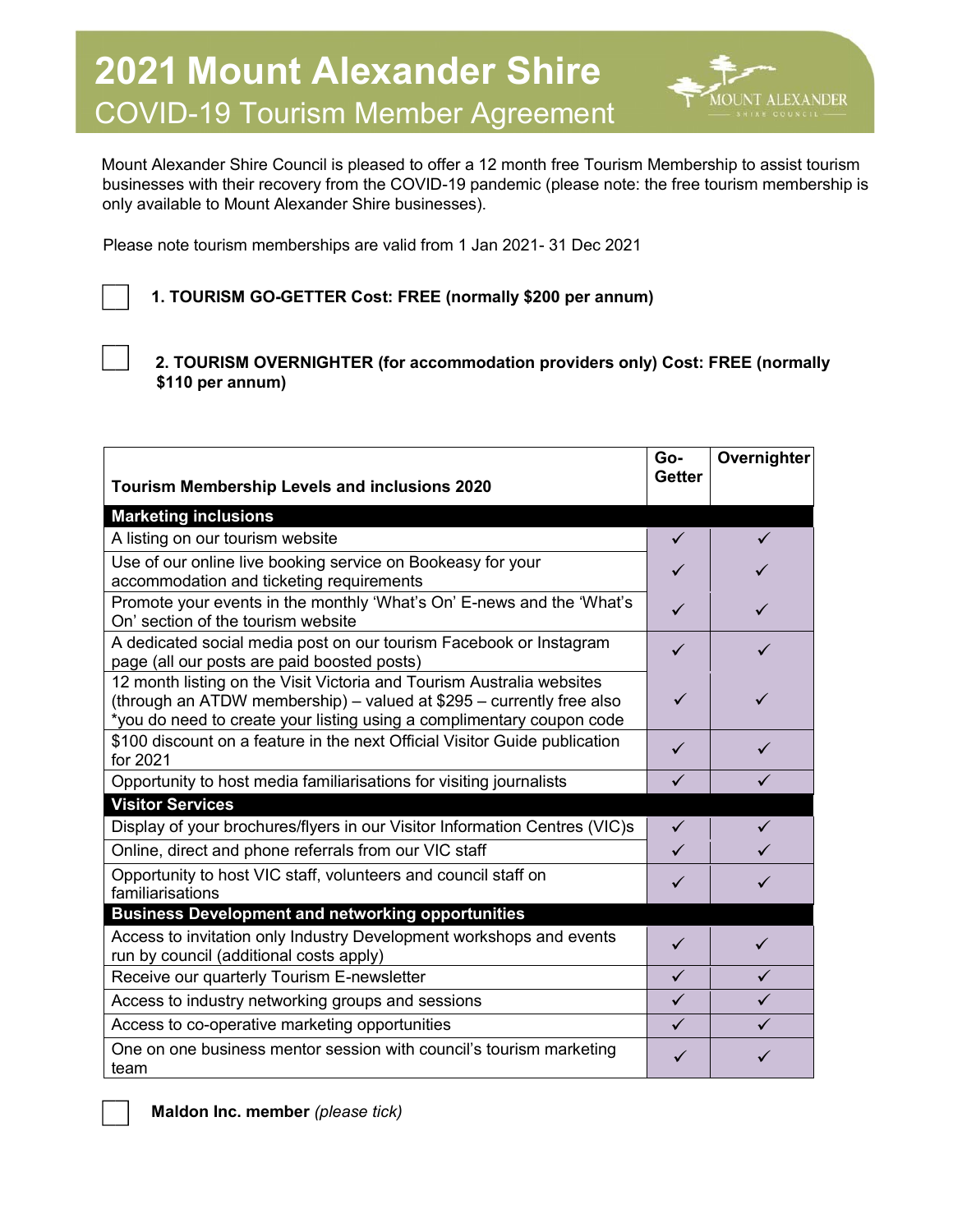### **Public Liability Insurance Cover**

Council must be satisfied that all members hold a current Public Liability Insurance Policy providing cover for the activities in question for at least 10 million dollars. This requirement is based on the principle that each party should accept responsibility for their own activities/business. Please note this is a requirement when becoming a tourism member.

 *(Please tick)* I currently have Public Liability Insurance for a minimum of 10 million dollars for my business and agree that, whilst a tourism member with the Mount Alexander Shire, I will continue to renew this Public Liability cover.

### **Tourism Member Obligations**

- a) Tourism members are to maintain accurate and up to date information by regularly checking their website listing and emailing any changes/updates to marketing@mountalexander.vic.gov.au
- b) Accommodation providers are required to pay 10% commission for every booking made through our Bookeasy platform
- c) Provide high resolution images (up to 10 images) for your website listing (size width at least 2000 dpi, compressed to 1MB)
- d) Provide a professional and prompt service to visitors, adhere to COVID-19 safety guidelines and work collaboratively with other tourism members.

### **Council Obligations**

- 1. Provide your business listing on the destination website www.maldoncastlemaine.com.au
- 2. Offer advice and feedback as required
- 3. Reserve the right to edit Operator content if inaccurate or misleading
- 4. Maintain the Bookeasy system and website to the best of our ability
- 5. Apply operator cancellation policies where applicable
- 6. Promote the website and destination more broadly including individual business promotion where applicable

| Name:      |  |
|------------|--|
| Signature: |  |
| Date:      |  |

### **Destination Website Listing**

### **Business Name**

#### **Business Address/location**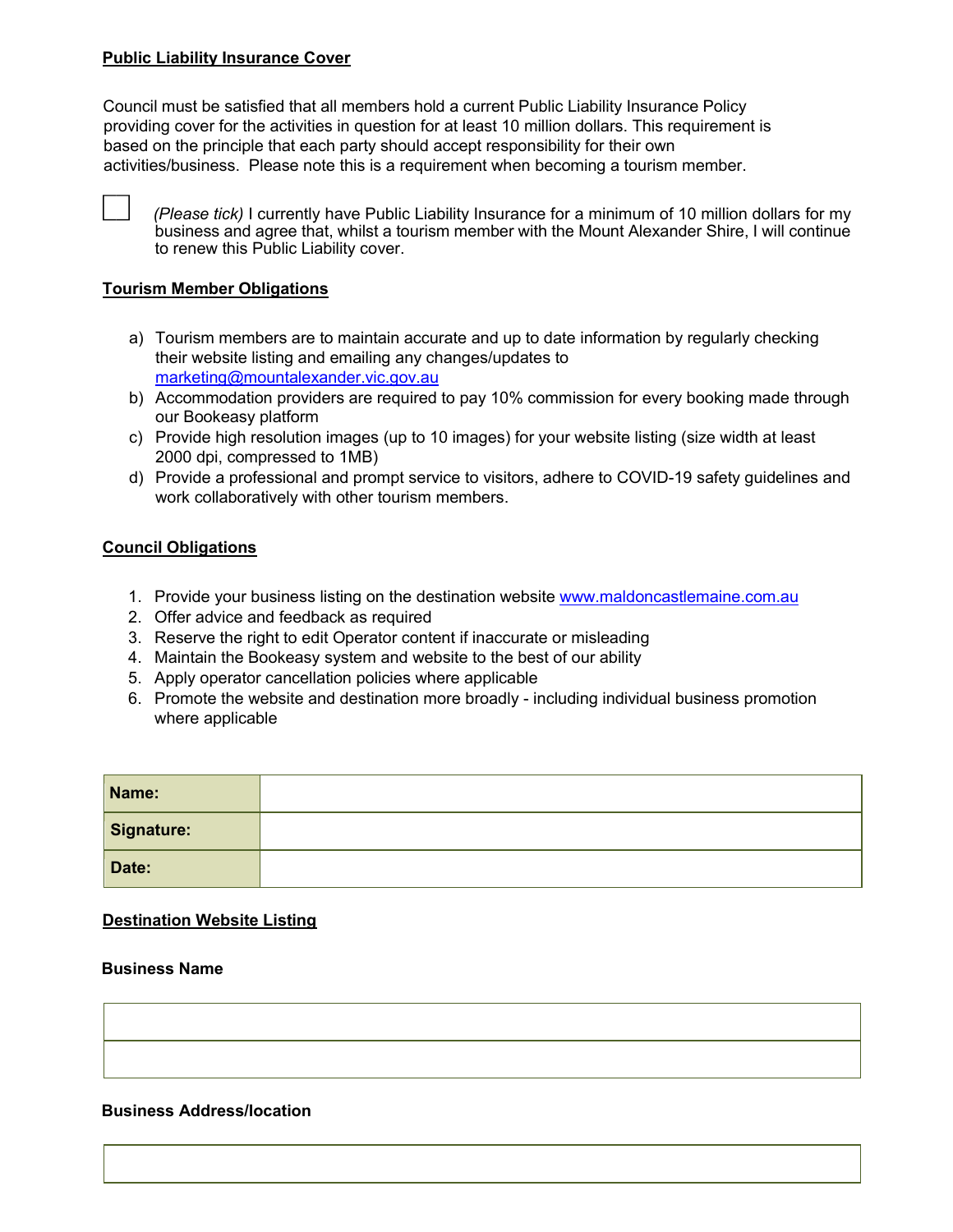## **Contact Name**

# **Phone Number(s)**

### **Business Contact Email**

**Website URL** 

# **Facebook**

# **Instagram**

### **Twitter**

# **Opening Hours**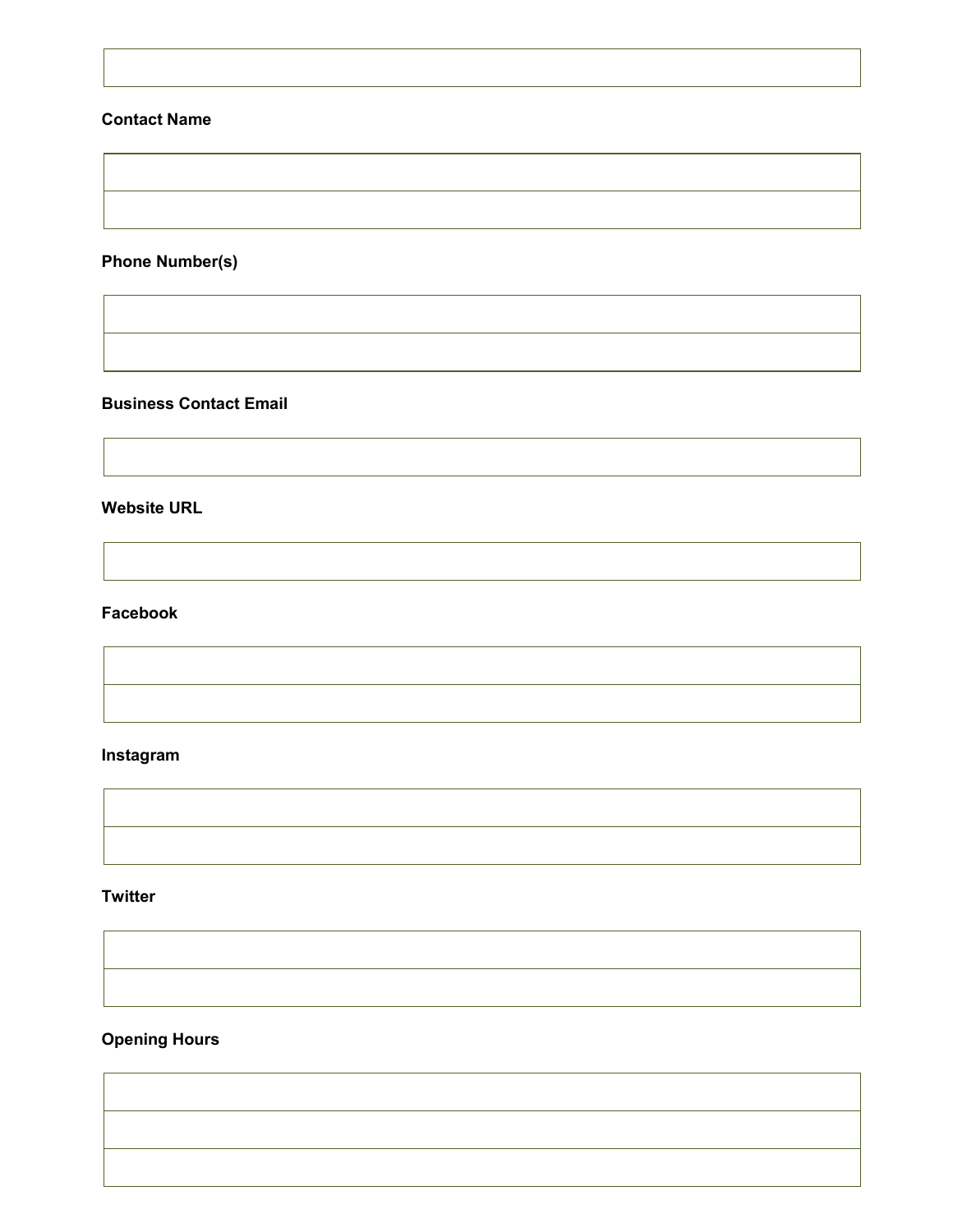## **Point of Difference** (20 words)

**Business Description/Tourism Experience** (100 words)